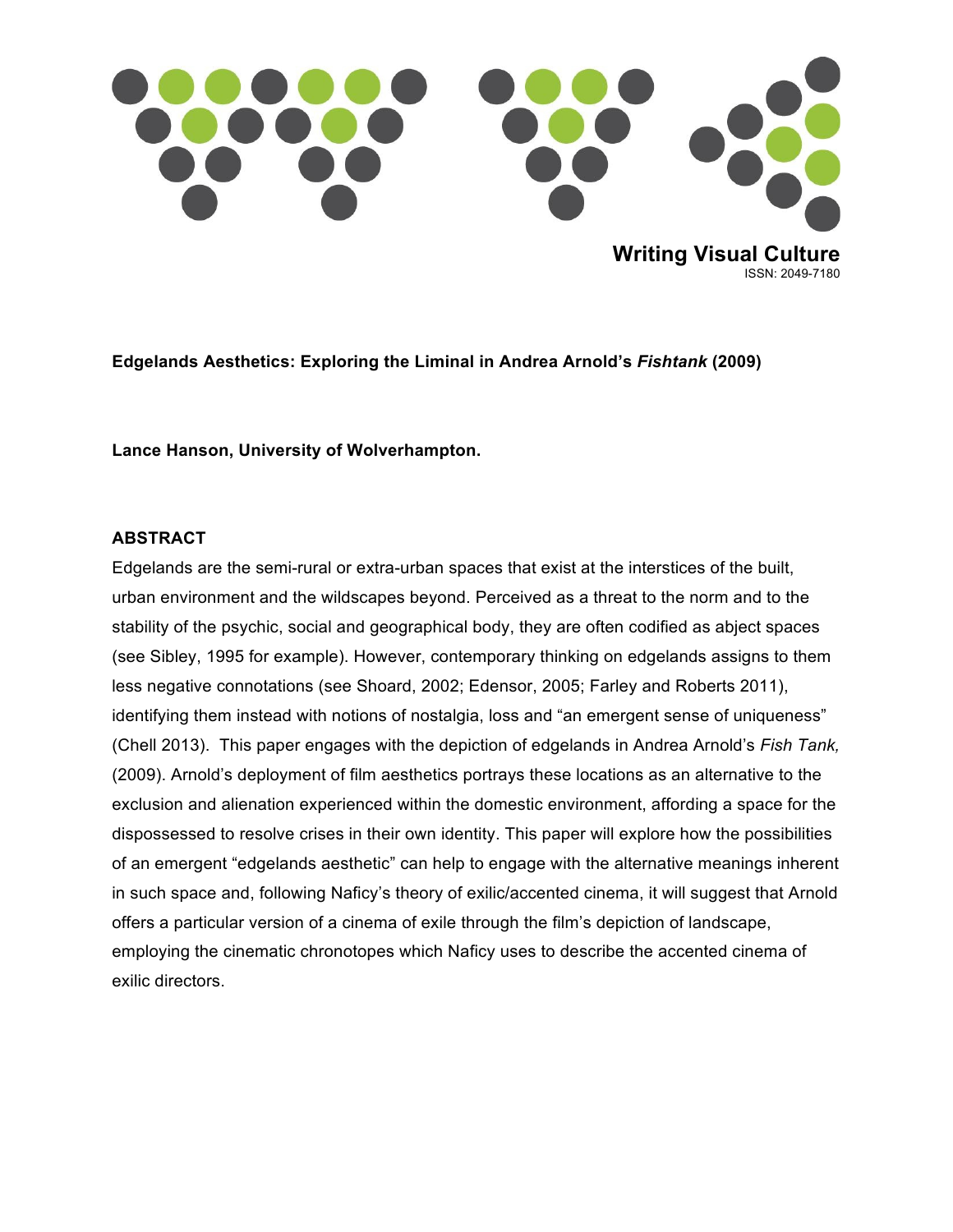

#### **INTRODUCTION**

Andrea Arnold's *Fishtank* (2009) is a narrative of exile. Rejecting school, the confined spaces of her mother's council flat and the company of her peers, the film's sixteen-year old protagonist Mia (played by Kate Jarvis) is desperate to escape the boundaries of the world into which she has been born. Mia combines the qualities of mobility and stasis, spending much of the film walking the streets of the estate in which she lives, a *flaneuse* who meanders through the spaces of the quotidian: retail parks, industrial zones, and scrapyards; alongside the trafficpacked A13 in Tilbury; across the dykes and scrublands that border the river Thames. Angry, naïve, frustrated, she becomes entangled in a destructive relationship with her mother's lover Connor (Michael Fassbender) before realizing that her only means of escape from the inevitable paralysis of life on a council estate lies not in realizing her wishful ambition of becoming a dancer but in the real, spatial exile that comes with her decision to move to Cardiff with her boyfriend, Billy (played by Harry Treadaway). The film's narrative engages with the archetypal 'social-realist' theme of aspirational paralysis, its mise-en-scene recalling that genre's sense of confinement with its deployment of claustrophobic domestic space and frequent visual motifs of bars and barriers. However, it also juxtaposes restrictive space with open landscapes and those more ambiguous zones that have come to be called *edgelands* in contemporary culturalgeographic discourse, a term coined by Marion Shoard to refer to the semi-rural or extra-urban spaces that exist at the interstices of the built, urban environment and the wildscapes beyond. For Shoard edgelands are the "true wildernesses" of the modern age (Shoard 2002), liminal zones which, for Farley and Roberts, constitute "the fringes of English towns and cities, where urban and rural negotiate their border", an "incomprehensible swathe we pass through without regarding" (Farley and Roberts 2012, 4-5).

Locating the film on the Mardyke estate in Essex was integral to Arnold's aesthetic vision. She says that she "was looking for an estate … that felt like an island and the Mardyke fitted that description" (quoted in *Fishtank* press book 10). Arnold's motives for an island setting are fitting for a film that deals with isolation and entrapment. Arnold is also conscious of the interplay between urban space and the edgelands that nuzzle against the borders of the built environment. For Arnold, the "wasteland behind the [Mardyke] estate" is a place of natural beauty: it is "[r]eally overgrown and full of wild flowers and birds and foxes and a really big sky" (*Fishtank* press book 10). Arnold's emphasis on the topography of the landscape is important in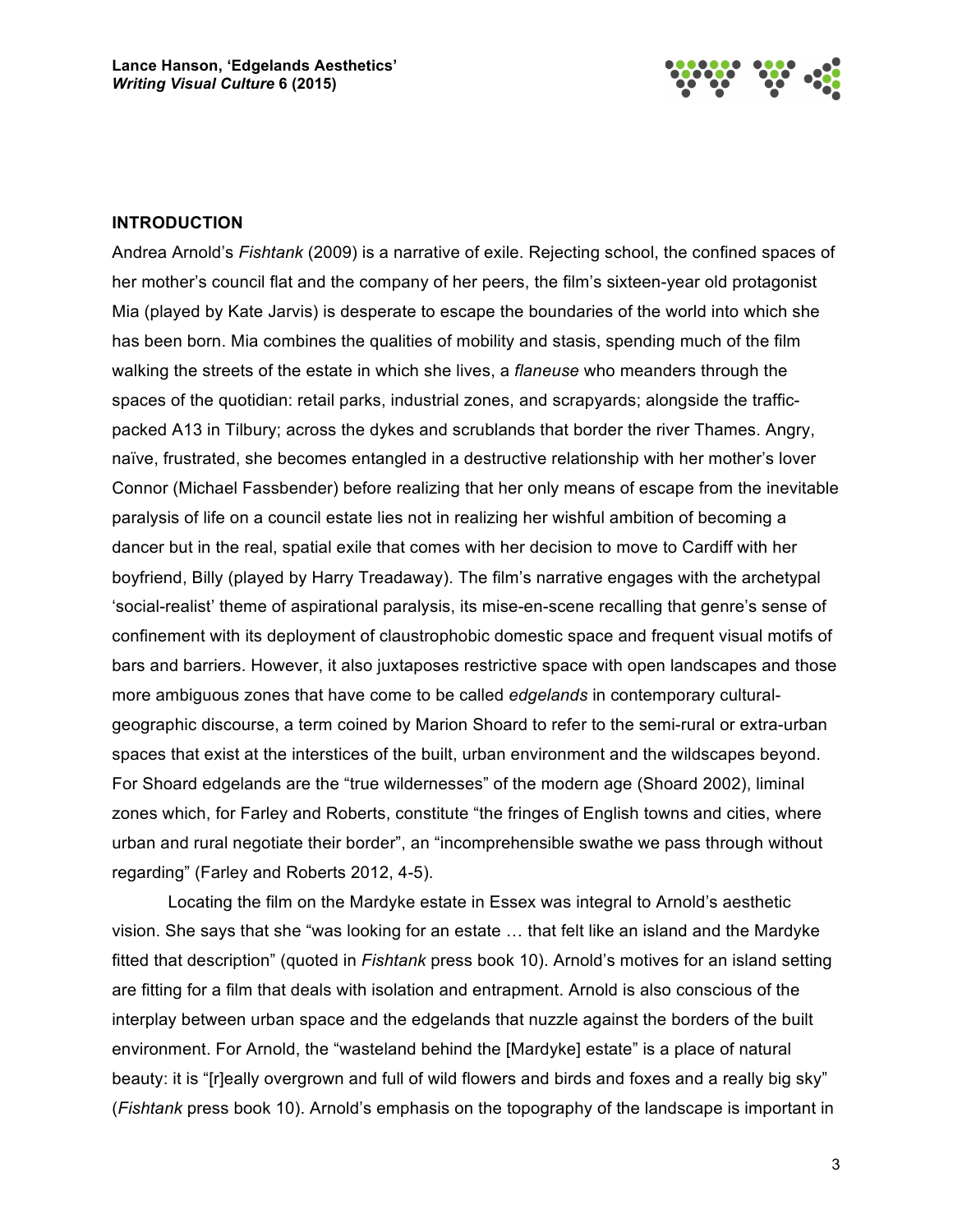

understanding her own construction of the "edgeland aesthetic" in *Fishtank*. This paper will suggest that Arnold offers a particular version of a cinema of exile through the film's depiction of landscape, employing the open and closed chronotopes which Hamid Naficy uses to describe the accented cinema of exilic directors such as Kusturica, Giney and Egoyan (Naficy 2001). These chronotopes contain their own aesthetic qualities that allow for a close topographical reading of the film's mise-en-scene, employing Martin Lefebvre's notion of "intentional" landscapes to explore the extra-diegetic voice that lingers beyond the frame. Finally, a consideration of Gilles Deleuze's concept of "any-space-whatever" (Deleuze, 1992) is useful as a means to illustrate the belief that edgelands need not be defined by their relationship to the either/or of the country and the city but are spaces imbued with an aesthetic of their own.

# **ARNOLD AND ACCENTED CINEMA**

For Hamid Naficy, accented films are "products of dual post-colonial displacement", and are mainly if not exclusively independent to mainstream cinema. Characterized by "liminal subjectivity" and "interstitial locations in society and film history", they are inscribed with tensions of marginality and difference (Naficy 2001, 10,11). Accented filmmakers fall into three categories: *exilic*, *diasporic* and *ethnic* and although Andrea Arnold is not an "exilic", accented filmmaker in the mould of those examined by Naficy, her films explore clearly the themes of internal exile depicted in the psychological trauma of being displaced and alienated from a world in which the opportunities for betterment are narrowing rapidly. Arnold herself hails from Dartford in Kent, a part of England that she defends vehemently:

It's brutal, it's maybe difficult, it's got a sadness to it, that particular place … There used to be a lot of industry and it's all closed down.... There used to be a big Ford factory, and great huge car parks. All those car lots are empty now and the grass is growing up in the tarmac. But it's got a wilderness, and huge, great skies. It's a mixed thing. I don't want to see it as grim. I'm fed up with that word. I think people are always looking for simplistic ways for summing things up. (Arnold quoted in Smith, 2010).

Her frustration with such representations compels her to retain an identification with her social background, distancing herself from the middle-class milieu in which she now finds herself: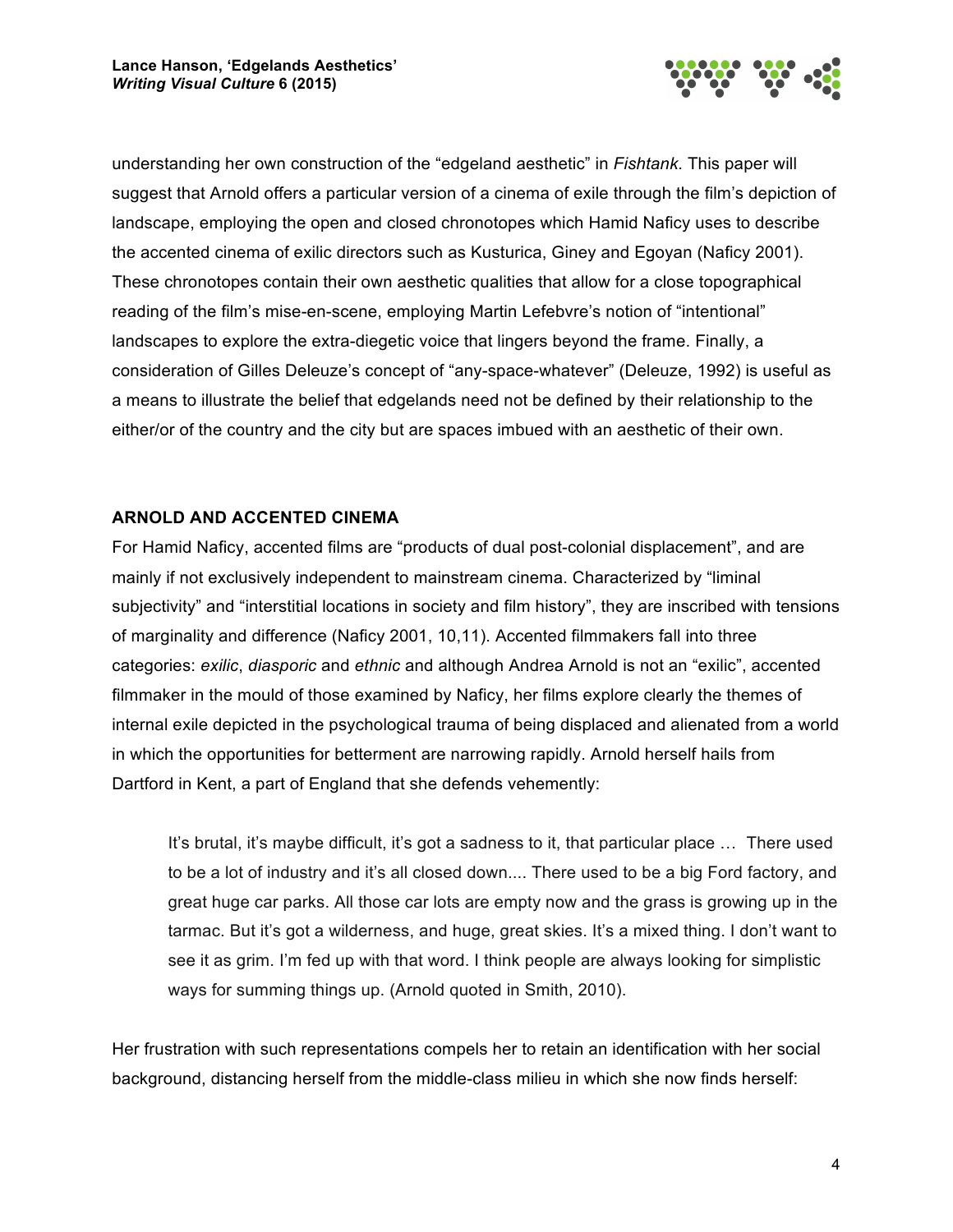

The thing about the film industry is that it's incredibly middle-class, isn't it? … All the people who look at it and study it and talk about it – write about it – are middle-class, so they always see films about the working class as being grim, because the people in the film don't have what they have. I very much get the feeling that I'm seeing a different place. People at Cannes kept asking me about grim estates and I thought, ugh, I don't mean that. I tried not to mean that. (Arnold quoted in Mullen, 2009 p.16).

Instead of being spaces of threat and social intimidation, Arnold sees these communities as cohesive: "They're connected to the world more than in some gated, isolated middle-class place. I know where I'd rather live." (quoted in Gritten 2009). Exhibiting unease and almost embarrassment with the film community to which she now belongs, Arnold finds herself in a position of liminality: an exile from her working class background as well as out of place in the film coterie to which she now 'belongs'. Countering the cultural stereotypes that are associated with social deprivation, she describes the landscape in celebratory tones and in depicting the erasure of the modern by the forces of nature present in the juxtaposition of tarmac and grass she deploys edgeland semantics of deserted factories and dilapidated car-lots – spaces of loss and lost potential. These motifs find their way into much of Arnold's early work: her short films *Dog* (2001) and *Wasp* (2003) are rich in their exploration of edgeland space, depicting the urban wildscapes of the Thames estuary whilst presenting the tensions inherent in such places: the drift towards ennui, the conflict between self and (m)other, and the all too simple surrender to the sense of futility that permeates the already-mapped out lives of the children of the estate, whilst *Red Road* (2006) depicts the eponymous Glaswegian tower-blocks not as spaces of social decay but as a dark mirror through which the spectator (and the film's protagonist) must view their own prejudices. As this paper will explore. *Fishtank* continues these themes, presenting the relationship between space and identity as ambiguous, its liminal spaces – the traveller's camp, the car-breaker's yard – as symbols of renewal.

### **EDGELANDS AND THE LIMINAL**

If, as Bjorn Thomassen believes, "the modern world is characterised by a constant proliferation of empty spaces or non-spaces… whereby the liminal becomes central and establishes itself as normality" (Thomassen 2012, 30) then we must no longer relegate them to a position of subordination to the dominant modes of the rural/urban dichotomy. Edgelands are shifting and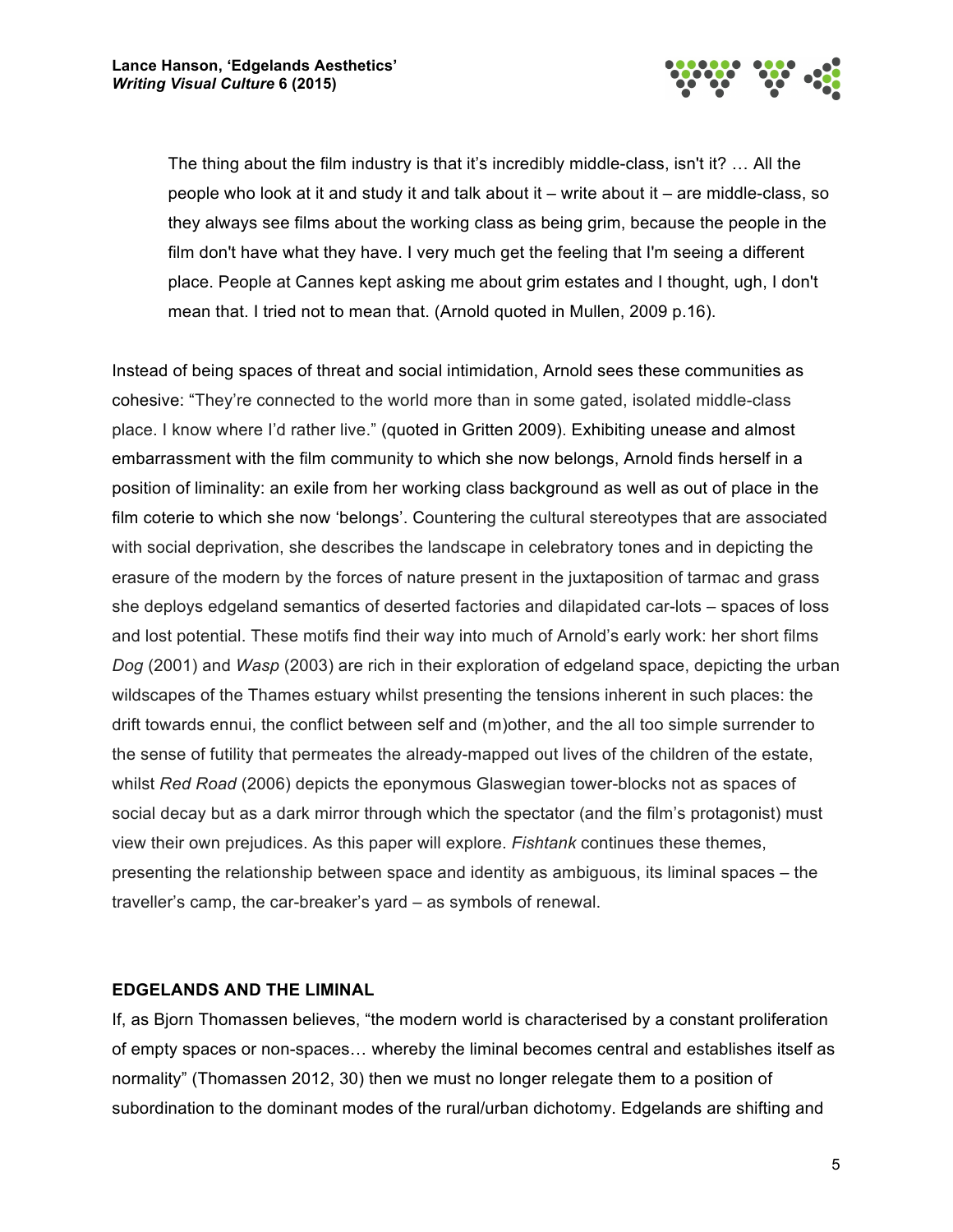

protean, consisting of such diverse sites as canal paths, wasteland, dens built in semi-rural places of abandon, container and storage yards, landfill sites, allotments, disused mines and nondescript out of town retail, industrial and commercial zones. They are places which for Farley and Roberts are supposed to remain anonymous, "not meant to be seen, except perhaps as a blur from a car window, or as a backdrop to our most routine and mundane activities" (Farley and Roberts 2012, 5); they are what Joanne Lee calls the "blank spaces on the A-Z map" (Lee 2014). For Thomassen, "liminal landscapes are found at the fringes, at the limits… they are the places we go to in search of a break from the normal. They can be real places, parts of a larger territory, or they can be imagined or dreamed" (Thomassen in Andrews and Roberts 2012). Edgeland space has become imbued with the language of otherness: Farley and Roberts perceive them as "shifting sands" of "possibility, mystery, beauty… decay and stasis… [which are] dynamic and deeply mysterious" (Farley and Roberts 2012, 6-7). Rather than spaces of decay and ruin, edgelands are depicted as "a new kind of frontier with an emergent sense of uniqueness" (Chell 2013). They are areas which are not merely *'inbetween'* but which possess an essential quality of their own, a sentiment echoed by Gallent, Anderson and Bianconi who call for "an aesthetics of the fringe" in order to challenge the negative preconceptions with which edgeland space is imbued (Gallent *et al* 2006, 84).

In cultivating an 'aesthetics of the fringe', it is useful to draw on the work of Gilles Deleuze and in particular his writings on cinema. In *The Movement-Image*, Deleuze refers to "deconnected or emptied spaces" as *any*-*space-whatevers*, "amorphous" zones that "coexist independently of the temporal order" and thus can be identified as liminal and transitional spaces (Deleuze 1992, 120). For Deleuze, the physical locations of these *any-space-whatevers* are indeterminable: like Lee's "blanks spaces on the A-Z map" (Lee 2014), the *any-spacewhatever* is without co-ordinates, unplottable, "deconnected", empty. They form part of

the post-war situation with its towns demolished or being reconstructed, its waste grounds, its shanty towns … its undifferentiated urban tissue, its vast unused places, dock, warehouses, heaps of girders, scrap-irons. (Deleuze 1992, 120).

Here then, *a priori*, is the language of edgelands. For Deleuze, such spaces are far from emptied of meaning: instead they exist as sites of "pure potential" and the modern world, with its emphasis on movement and stasis, enriches the *any-space-whatever* with qualities of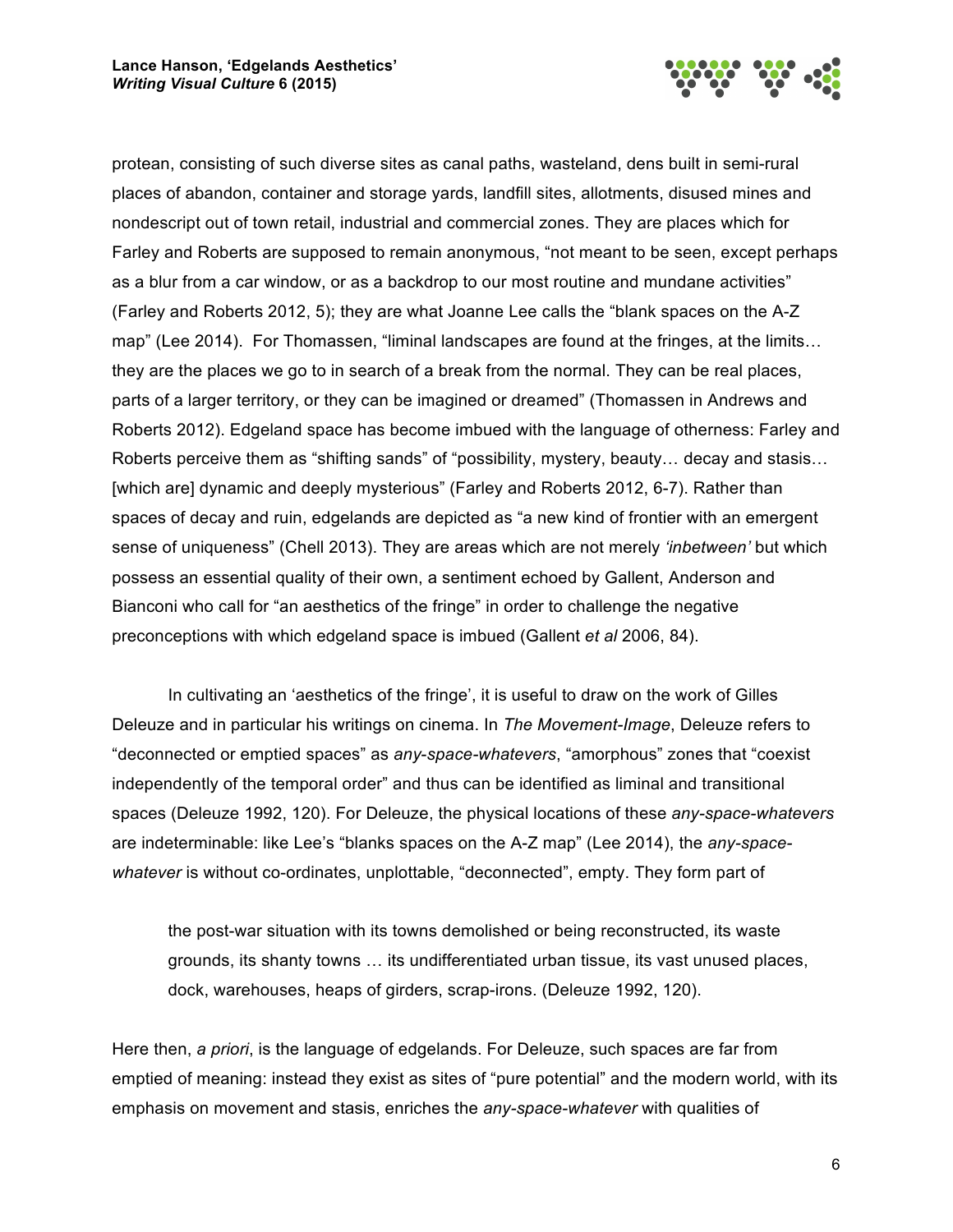

"freshness, [and] extreme speed", characteristics which are however also juxtaposed with the "interminable waiting" present in modernity's spaces of transit(ion) (Deleuze, 1992, 120 -121). This duality exits in much of the cinema of exile described by Naficy and they are also important motifs in contemporary British films that have engaged with a variety of interstitial and liminal spaces. Edgelands zones proliferate in the films of Andrea Arnold, in particular *Fishtank* and *Red Road,* whilst Clio Barnard's *The Selfish Giant* incorporates edgelands as a symbol of social neglect and the loss of innocence; seaside resorts and immigration camps form the locations for a group of films which deal with the liminal states of transience and transition as well as the exploitation of migrant labour: *Last Resort* (Pawlikowski, 2000), *Gypo* (Dunn, 2005), *It's a Free World,* (Loach, 2006) and *Ghosts* (Broomfield, 2006).

# **THE AESTHETICS OF THE EDGELAND**

If the edgelands exists in the interstices between the country and the city (as well as within the urban landscape itself), then how do cinematic representations of such spaces differ from those of rural and urban cinema? Does the cinema of the edgelands possess an aesthetic of its own? Andrew Higson argues that within British social-realist films of the 1960s, urban space was aligned with confinement and the bleakness of everyday life whilst rural settings were redolent of escape and romantic fantasy (Higson 1984; 2006):

the rural as pleasurable represents the fantasy wish fulfilment of the figure in the city (the individual who desires to escape). For these films are in part about the entrapment of the individual, who attempts to create his or her own space, and hence identity. (Higson 1984, 15)

For Fowler and Helfield, urban cinema is equated with modernity, social development, technology and progress and rural cinema with tradition, heritage and folklore (see Fowler and Helfield 2006). Aesthetically, rural space is often captured in wide shots indicating open vistas and desolate bucolic landscapes; the urban milieu on the other hand is characterized by a miseen-scene of entrapment and claustrophobia, the cinematic frame "compressed and clogged with the detritus of city life" (Fowler 2006, 3).

According to Higson, in British social realist films of the 1950s and 1960s (so-called 'kitchen sink' dramas) locations situated *between* the urban and the rural were depicted as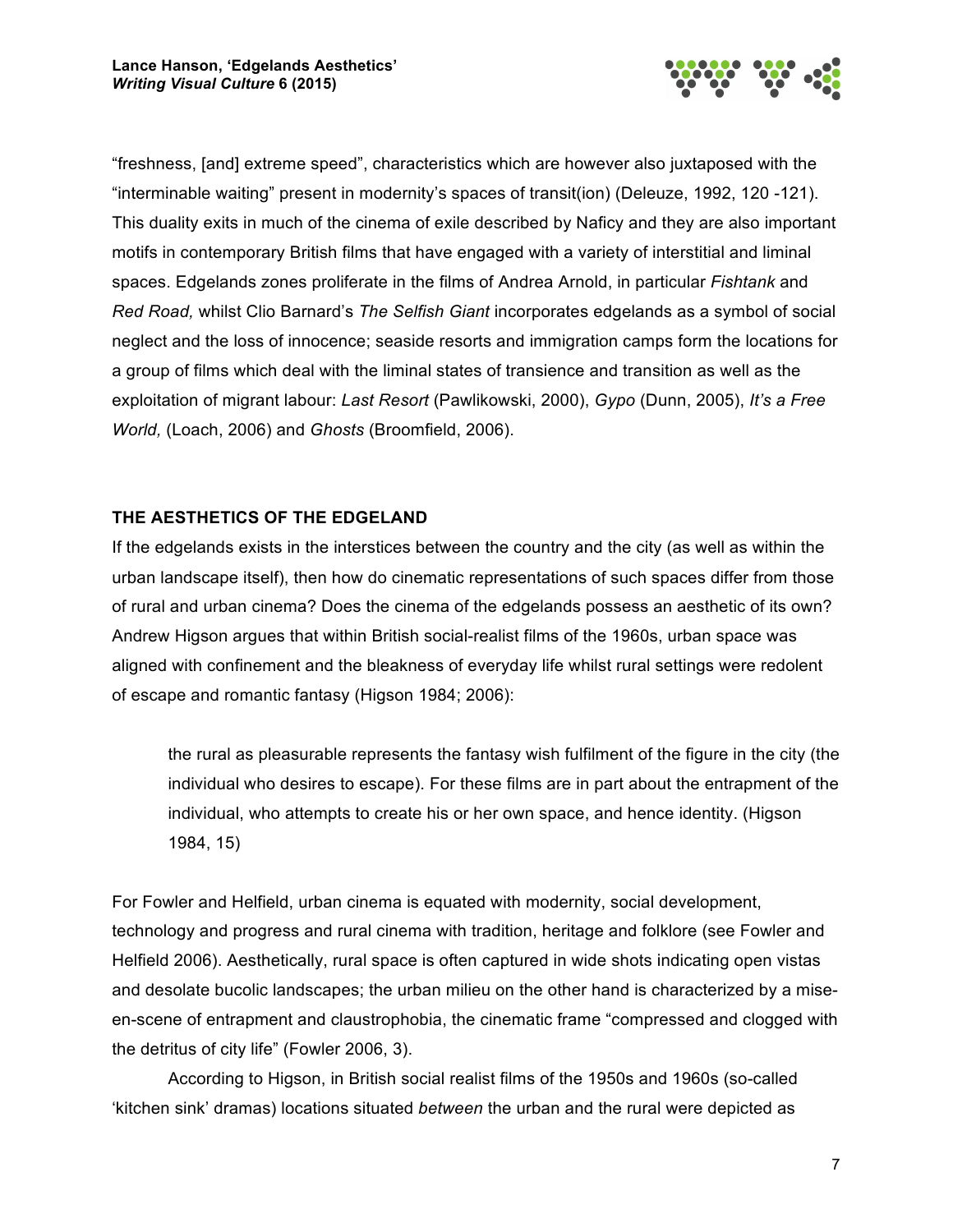

bleak zones of entrapment, liminal spaces between the confines of the city and the freedom of the countryside (see Higson 1984, 14-15) which presented mere stopping off points on a character's journey to self-discovery. For Mason "anonymous transitional zones" are often used as a visual cliché, "a shorthand signification of urban decay [as]… the domain of the disempowered" (Mason 2001, 247 - 249).

And so, in the wake of the renegotiation of edgelands space outlined earlier, this paper will explore how the emergence of an aesthetics of the edgelands has influenced the way that filmmakers such as Andrea Arnold represent what has hitherto been seen as negative and sterile space, emptied of meaning and instead invested it with an aesthetic of its own (see also Gandy 2013).

# **EXILE AND 'CLOSED FORM' CHRONOTOPES IN FISHTANK**

For Naficy, the accented filmmaking of the exiled director is characterized by *open*, *closed* and *thirdspace* chronotopic forms. The chronotope is a Bakhtinian concept that "refer[s] to certain specific temporal and spatial settings in which stories unfold." More than generic conventions, they "provide the optics with which we may understand the films and historical conditions … that give rise to them." (Naficy 2001, 153). For Naficy, the chronotopes of the open cinematic form consist of external locations, open settings, natural lighting and mobile, wandering characters. Stylistically, the open form is characterized by long takes, wide shots and mobile camerawork. Films that incorporate the open forms often depict narratives of introspection and retrospection; they appear "spontaneous and accidental" and are realist in their approach. On the other hand, the closed form is characterized by interior spaces, more confined settings, and a dark lighting scheme. Barriers prominent in the mise-en-scene suggest claustrophobia and the narratives of closed form films are characterized by themes of panic, fear, and alienation. In contrast to the realism of the open form, closed forms are "self-conscious and deliberate" and more formalist in style. (Naficy 2001, 152-154). Finally, Naficy's thirdspace chronotope combines the elements of both open and closed forms and is characterized by narratives of transition and liminality: it is the form "most characteristic of exile" (Naficy 2001, 212). It is interesting to examine *Fishtank* in the light of Naficy's chronotopes of exilic cinema for the film seems to conflate both open and closed forms in presenting Mia as a wandering protagonist drawn to the freedoms implied by the landscape beyond the urban/domestic world in which she is confined whilst the edgeland locations are both sites of conflict and of escape and illusion.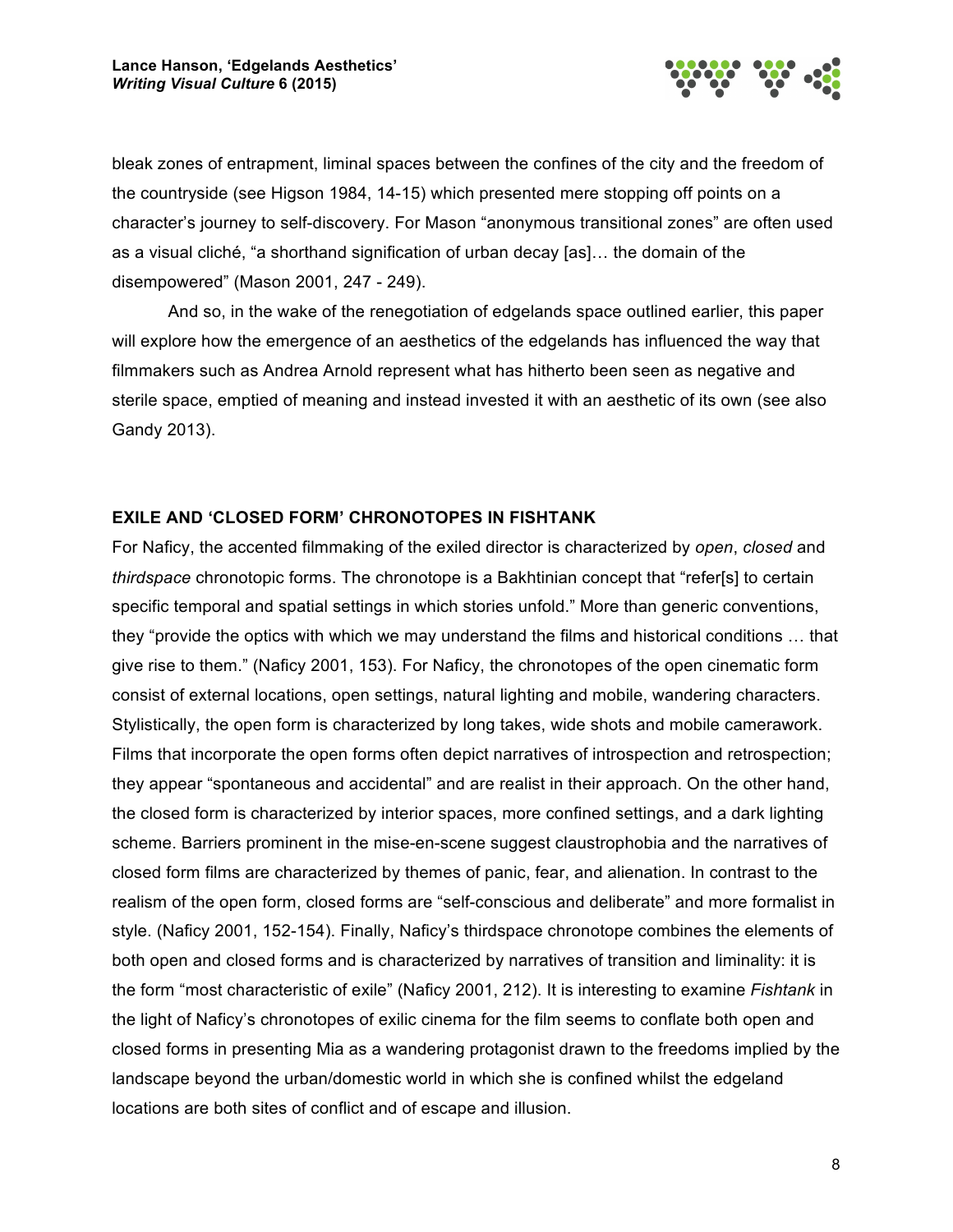

Mia is an internal exile, without a sense of belonging. She absents herself from school, has no discernible friends and has a fractured relationship with her mother and her sister. Mia's hoodie, love of rap music and dance as well as her urban (and frequently explicit) idiolect are all part of the semiotics of contemporary youth culture: she embodies the 'chav' archetype and yet she belongs to no gang. Despite her love of dance, Mia pursues it only as a solo project. In an early scene Mia observes the clumsy dance moves of a group of girls with derision, her separation from them emphasised by Arnold's use of a shot-reverse-shot sequence which positions Mia alone in the frame. Indeed, in these early sequences, when Mia does share a frame with others of her social milieu it generally provokes a confrontation (for example when she head-butts one of the dancing girls) emphasising Mia's alienation from within her own demographic.

The chronotopes of the closed form are prevalent in these scenes of confinement. The vacant apartment in which Mia practises her dance routine is emptied of all the trappings of domesticity, signifying her need for space and a room of her own as well as embodying her rejection of the very notion of 'home'. Home for Mia is the cluttered space of the flat in which she lives with her mother Joanne (Kierston Wareing) and her sister Tyler (Rebecca Griffiths). Breathing space is at a premium, with Arnold framing the domestic scenes in mid-shot or closeup to emphasise the restricted confines of the small hallways, kitchens and living spaces. Bodies are obscured by staircases, cramped corridors, and washing lines which drape across balconies. Arnold fills the cinematic frame with doorways that open on to more doorways, a *mise-en-abyme* which seems only to invite Mia further into a labyrinth of trapped domesticity. The motif of confinement is perpetuated by the images of boxes and frames: in one scene Mia's mother performs a dance routine in the kitchen which Mia observes through the square of a serving hatch, an ironic counterpoint to the images of the female dancers who populate the rap videos which Mia watches on television. It is not only the quadrilaterals of windows and doorways that constrain Mia and others in visual boxes: the geometric forms of the flats also become metaphors for the lives of their inhabitants – compartmentalised, nondescript containers which convey the ennui of repetition, akin to the cage which houses Tyler's pet hamster. Escape is only hinted at by the presence of the mural on the living room wall, a tropical island landscape against which the trappings of domesticity come to appear incongruous. In addition, Mia's bedroom is dressed with a blue and green colour scheme indicating a desire for the freedom of the wildscapes beyond, the painted tiger on Mia's bedroom door symbolising Mia's own fearsome character. Like the tiger, she too is trapped, restricted to prowling along the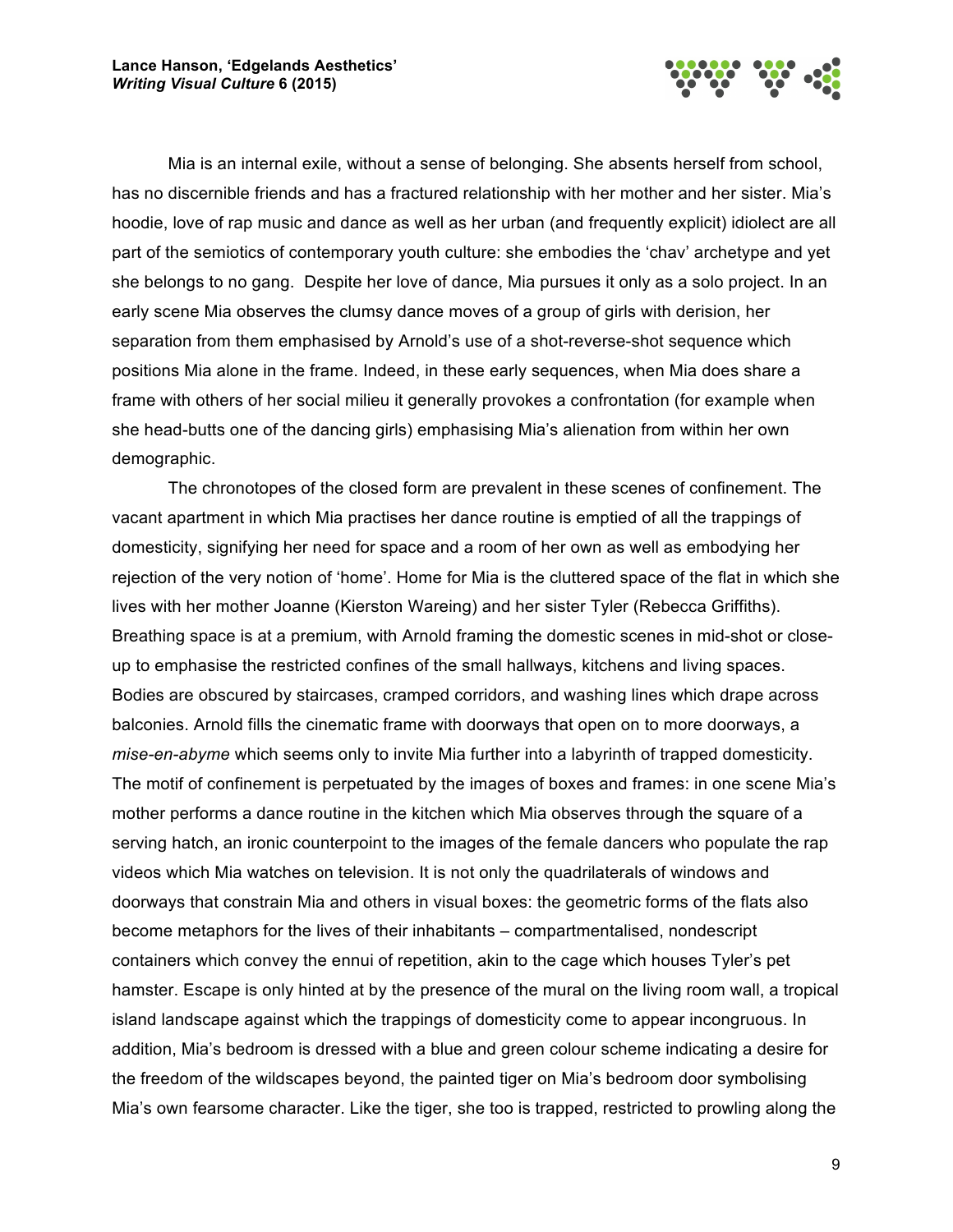

limited spaces of her given world. She is often literally "outside": much of her time in the film is spent walking through the council estate in which she lives, wandering from one place to another and preferring the noise and the traffic of the A13 rather than the confines of her own home.

#### **THE TOPOGRAPHY OF THE EDGELANDS FRAME**

Thresholds proliferate in *Fishtank*: windows, doorways, the geometric lines with which the filmic frame is composed. Mia is herself on the threshold of womanhood, and exists within the liminal zones of her world. For Bakhtin, the threshold is an interface that is "highly charged with emotion and value… whose fundamental instance is as the chronotope of *crisis* and *break* in a life" (quoted in Pidduck 2004, 26). It is thus significant that a film that explores issues of conflict should begin with a view from a window; a threshold 'charged' with the oppositions of inside/outside, observer/observed and which for Pidduck encapsulates a "certain potentiality" for the female subject who lingers at its borders (Pidduck 2004, 28). In the first shot of the film, Mia is in mid-shot, head down, breathing heavily and crouching in front of a pale blue wall which fills the screen: within this charged symbolism, she is already a fish out of water. The subsequent reverse cut is of Mia's silhouette framed centrally by a window as she looks out from this room in the upper reaches of a high-rise flat down on to the council estate that sprawls below. Beyond is the looming presence of the edgelands with its monolithic wind turbines and pylons rearing up against the flat horizon. Topographically, Mia is trapped between these two planes and the world beyond is out of reach both distantially and in the formal composition of the shot, with its horizontal bars and transoms obstructing the view.

The tensions between the open and closed chronotopes are evident in this shot with both escape and confinement present in the same visual plane. The topographic space within the frame reveals an uneasy perspective: two roads – an ordinary urban road and a motorway stretch off into the distance, seemingly foreshortened by the horizon that cuts across the frame. A series of electricity pylons can be discerned but these remain unfocused in contrast to the wind-turbine that is at the centre of the shot. Potentiality is blocked not just by the stunted roadways but also by the transoms that obscure the shot. Unlike the landscape revealed by the windows through which the heroines of costume drama gaze, the landscape presented to Mia is charged with connotations of entrapment. The play between open and closed chronotopes is also evident in Arnold's use of the academy aspect ratio (4:3) and hand-held, unsteady

10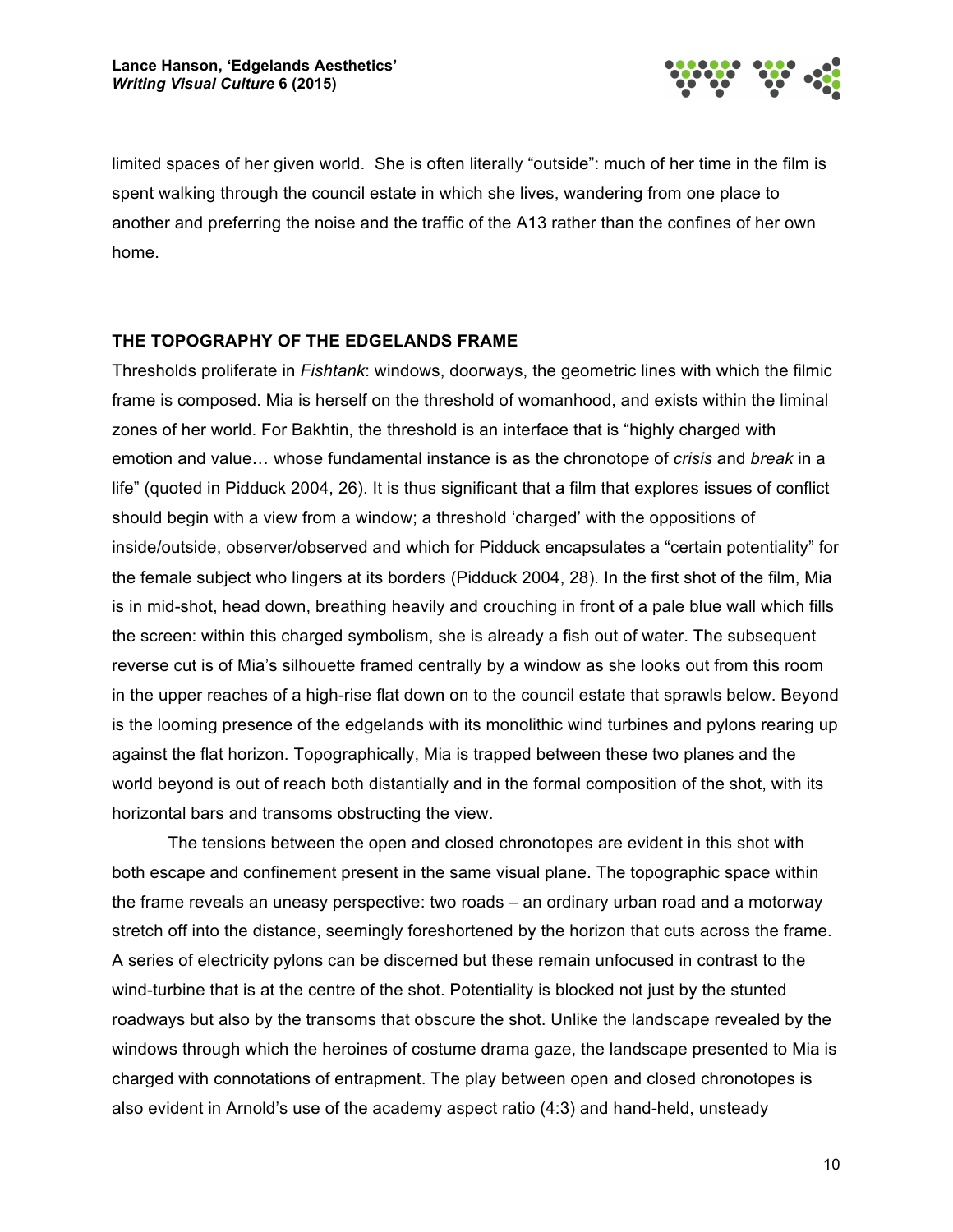

cinematography that accompanies the tight framing of her subject. Yet, despite the sense of claustrophobia and confinement that this combination of techniques might convey, Arnold sees differently. She suggests that her films are "mostly about one person… It's a very respectful and beautiful frame… [giving] them a lot of space." (Arnold quoted in Ballinger 2013). Arnold's framing conveys a distinctive subjective vision that hovers close to her protagonist's perspective and yet is careful never fully to lose itself in it. The perceived contradiction in the chosen ratio being both restrictive and permissive seems to fit with the fluidity of Naficy's concept of thirdspace forms. The restrictions of the 4:3 ratio as well as the closed chronotopes of confinement present in the mise-en-scene are countered by the mobility within the frame which requires constant reframing, creating a tension within the formal composition of the shot.

# **EDGELANDS MOTIFS IN** *FISHTANK*

### **1. WASTELAND**

To some, edgeland spaces are deemed outside and 'other': its perceived threat to the norm and to the stability of the psychic, social and geographical self is predicated on their essential wildness as spaces of urban decay (see Sibley 1995 and Maćków 2014 for example). However, edgeland space is also a stage for transformations. The artist Laura Oldfield Ford uses the term "spectral presences" to describe the atmosphere of memory, loss and otherness inherent in the edgelands (Oldfield Ford 2014), and edgeland space in *Fish Tank* is imbued with feelings of fantasy, dreams and spectrality. One of the most significant locations in the film is the travellers' site in which Mia discovers the tethered horse that comes to represent her own social, emotional and psychological confinement. In the horse, Mia sees a reflection of the emotional and domestic upheaval in her own life, a connection reinforced by the fact that the horse's grey coat is echoed in the urban costume of Mia's grey hoodie and tracksuit bottoms, connecting the two in their entrapment and isolation.

The travellers' site is located on a semi-rural patch of wasteland beneath a motorway flyover. It is a prohibited space, bordered by chain link fencing and metal railings that obstruct the cinematic frame. Situated as it is beneath a motorway flyover, the travellers' site is also a liminal space replete with images of both movement and stasis: movement embodied in the ceaseless stream of traffic that passes across the frame, stasis not only in the restricted movements of the horse but also in the presence of the caravan caught in a state of inertia. The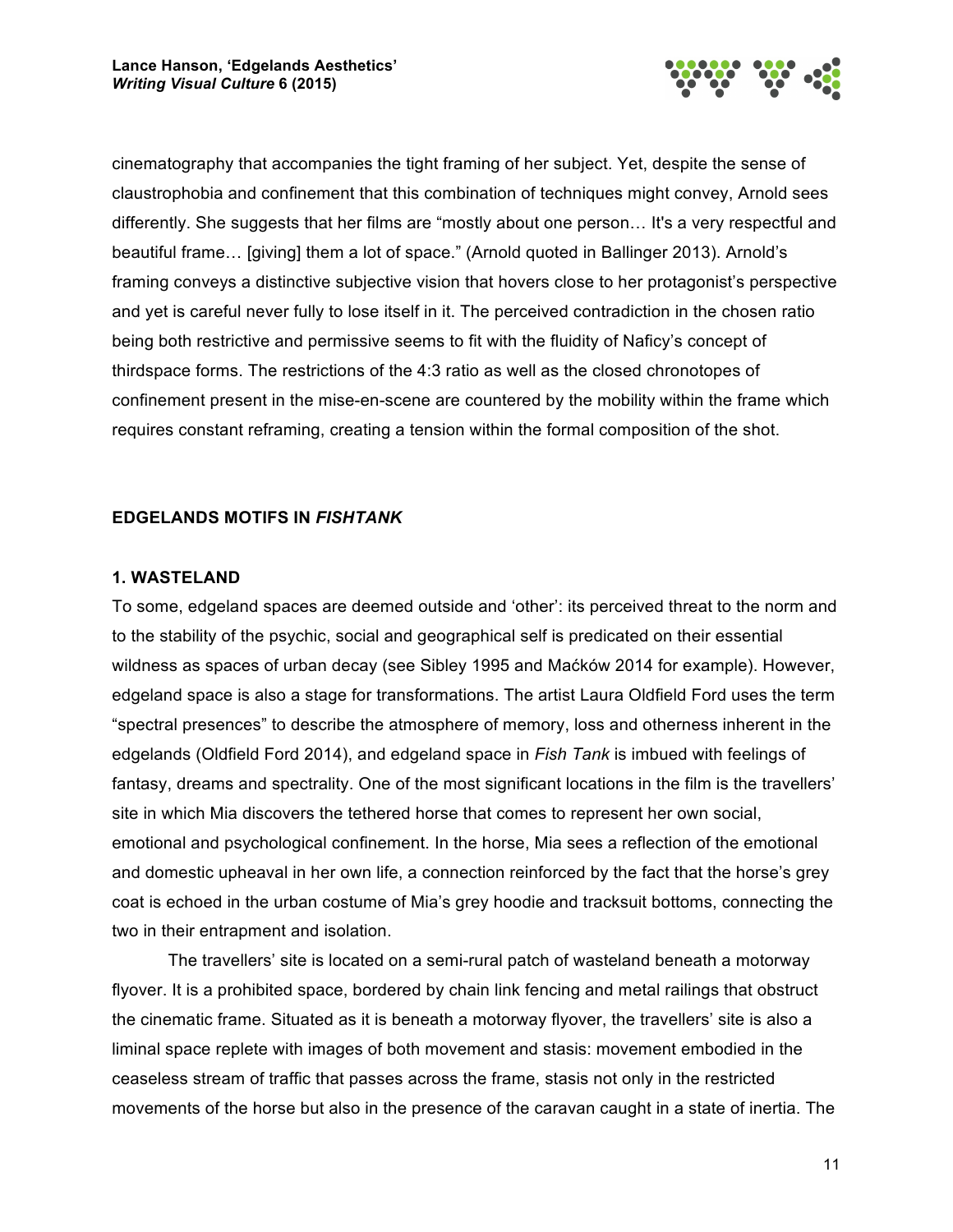

juxtaposition of these two states suggests notions of possibility and of finality: escape via the motorway is at the edge of the frame but it is also out of reach. A further juxtaposition of the different forms of transport - the traditional motif of rural transport in the horse and the modernity of the automobile - suggests a moment of transition from the urban to the rural, a moment crystallised in this image of edgeland space. For Mia, it is a site of transition not only symbolically but also experientially and will ultimately provide her with a means of escape in the form of Billy who resides there with his brothers. During the scene when Mia attempts to free the horse from its chains, Arnold's subjective hand-held camera and the fragmented close-up shots of the horse combine to disconnect it from its prosaic surroundings. The setting is, for a moment, out of focus and momentarily forgotten in the intimacy of the scene; the sun blooms in the frame, the film stocks seems to slow down and the sound is muted evoking a dream-like atmosphere. There is a mystical, sedate quality to the scene that contrasts with the chaos of domesticity which characterises Mia's home life.

Naficy sees borders as spaces that "fire up the human imagination, for they represent and allegorize wanderlust, flight, and freedom" (Naficy 2001, 243). In narratives of borders and border crossings, characters occupy "a psychic and metaphoric border where the allure of escape and the pull of the permanent rub against each other" (Naficy 2001, 243). For Mia, the traveller's site is a place of escape from the failure of domesticity but her repeated return to it also signifies her own need for ritual and for routine. Neither rural nor urban, the edgeland space in this scene is a metaphor for Mia's personal sense of alienation; it seems to capture the notion of edgelands being a place that is not necessarily *between* other spaces but a space of itself, a place where imagination and reflection thrive, a Deleuzian *any-space-whatever* of "pure potential". Depicted as an almost liminal space of magic, this edgeland space replaces the trope of the forest in the folk-tale and just as the forest is a mystical space acting as a metaphor for the child's psyche so the traveller's site becomes the space which opens up the conflict between herself as child and adult, the space of transgression and transformation.

### **2. WIND TURBINES**

For Farley and Roberts, wind turbines provide a new indicator of edgeland space and Arnold is deliberate in her inclusion of such objects in several shots throughout *Fishtank*. The first occasion occurs at the beginning of the film when one is glimpsed as a hazy presence in the distance. It dwarfs a neighbouring electricity pylon, a reminder of a more conventional form of energy. On the second occasion a wind turbine is revealed, its monolithic presence fills the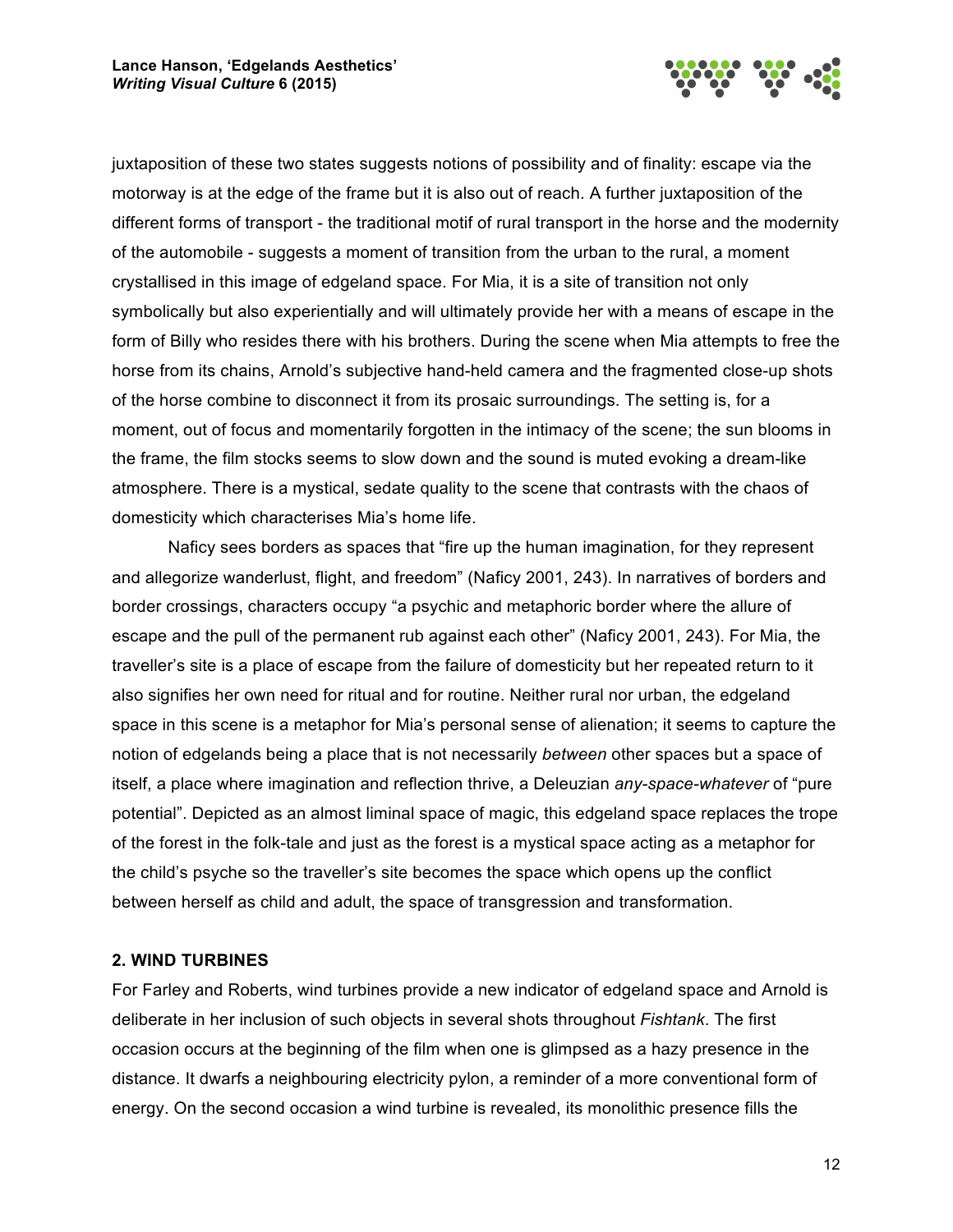

frame and looms over the edgeland space of industrial parks and patches of semi-rural greenery. Turbines are also visible from the traveller's site and in a more jarring shot one rears over a high street scene like some Wellesian Martian, battling for space amongst the verticals of street lights which crowd the frame. This distinctive symbol of edgeland space is foregrounded in the mise-en-scene not as a reminder of neglect but as that which, as Morton suggests, embodies an "aesthetics of the sublime" (Morton 2012, 9). Farley and Roberts also hint at the sublime qualities of the wind farm when they consider "[h]ow majestic it would be… to drive past strips of white daffodils blowing in the breeze" (Farley and Roberts 2012, 193) whilst the writer Sarah Maitland observes that the wind turbine, whilst is fails to possess "the beauty of open high moor" does have "a true beauty of its own" (Maitland 2012). By drawing the spectator's gaze towards these symbols of energy and industrialisation, Arnold imbues them with a distinctive otherness which belies their reputation as blots on the landscape: instead, they become objects that provide a marker of the space beyond, their presence in the frame offering what Burke would call an example of the perpendicular sublime (Burke 1833, 83).

# **3. THE SHORELINE**

During the scene depicting Mia's abduction Connor's daughter Keira (Sidney Mary Nash), Arnold's juxtaposition of long-shot and hand held close up combine to illustrate Naficy's open and closed forms of cinematic style, emphasising the tensions between Mia's near loss of control, her desire to break the narrow confines of her own life and her need to exact some kind of retribution upon Connor for his betrayal. Early in the sequence, a long shot of the Tilbury landscape reveals a flat horizon meeting an early evening sky weighed down with dark, scudding clouds. Lost amidst the long grass are the tiny figures of Mia and Keira. The edgeland space here dominates the frame and the duration of shots alongside the almost absence of character enhances the mood of introspection. However, the juxtaposition of freedom and confinement is reinforced by wide-angle shot which is contained within the boxed 4:3 ratio. In the next sequence, a low level camera reveals a long-shot of farm machinery busying itself in the fields before a slow camera tilt foregrounds a close-up of the long grass, once again the openness of the fields giving way to confinement. Mia leads Keira through the scrubland via a hole in the chain-link fencing (another transgression of boundaries) and the open forms of the earlier shots give way once more to Arnold's subjective cinematography, the camera tracking Mia and pulling in and out of focus as she follows a meandering path through the labyrinth of dykes that border the river. The use of slow motion along with Mia's pronounced breathing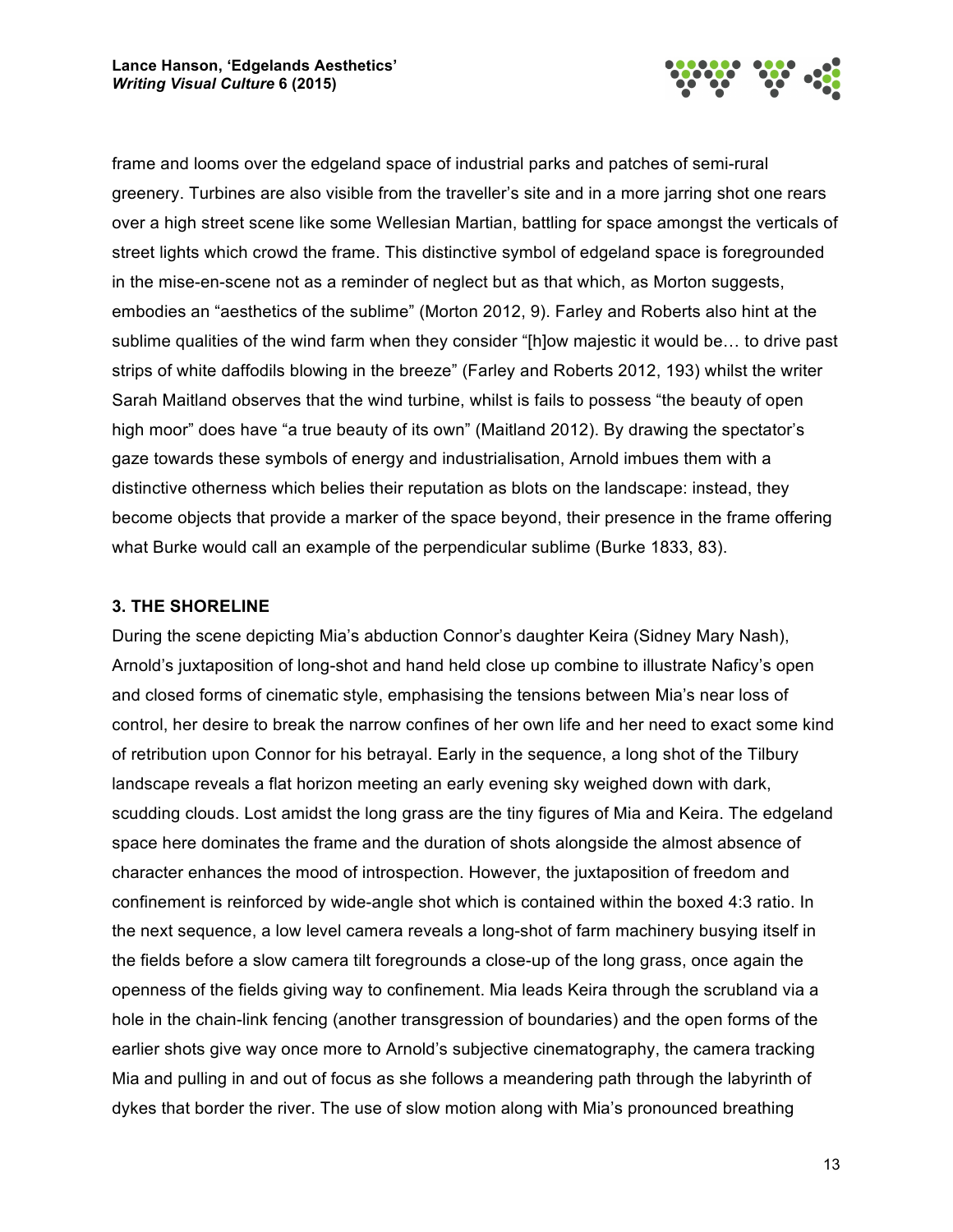

amplified over the soundtrack add to the eeriness of this sequence and recall the aesthetics of the earlier scene when Mia attempts to free the horse. The sense of fear and alienation, reinforced by Mia once again framed alone in the shot, again exemplifies Naficy's closed cinematic forms.

Following Mia's rescue of Kiera from the Thames, the scene concludes with a ten second, post-diegetic shot of waves crashing against the shoreline. Within the frame, Arnold combines the Thames with images of industry: pylons border the riverbank, power stations line the horizon. This contemplative moment in the film conforms to what Lefebvre calls an "intentional landscape", that which constitutes those moments in a film when landscape is framed in such a way as to distance it or even separate it from the perspective of character. (Lefebvre 2006, 9). Arnold employs the intentional mode on several occasions throughout *Fishtank*, often cutting to contemplative images which draw the spectator's attention to the presence of objects within the landscape. They may be elements of nature (a close-up of a clump of heather or gorse for example) or they may be objects of industry and technology as the example of the wind turbine shows. Arnold's deployment of these contemplative moments reinforces the mood of introspection that sits alongside the narrative, disrupting and often jarring against the cinematographic rhythms of the rest of the film. In this case, the post-diegetic emphasis on the waves lapping against the shore and the stillness of the industry behind suggest edgelands as a space of redemption. Mia does not drown Keira and her embrace of the shivering child is important for Mia's emotional catharsis. For Thomassen, the border between land and sea, is an "archetypal liminal space" (Thomassen 2012, 21) and for Andrews, the beach is a space of "death, fear, uncertainty and disorientation" (Andrews 2012, 6). However, instead of the negative connotations afforded to it by Thomassen and Andrews, Arnold draws back from the brink and locates this preeminent edge with hope and the potential at last for escape.

#### **CONCLUSION**

Through the elements of a visual style which realises Naficy's notion of open and closed chronotopic forms, combined with the deployment of an "intentional" cinematic mode, we can begin to construct an aesthetics for Arnold's cinema of the edgelands which differentiates it from the conventions of either rural or urban cinema. Arnold's use of the conventions of intentional landscape which breaks temporarily from her highly subjective cinematographic style create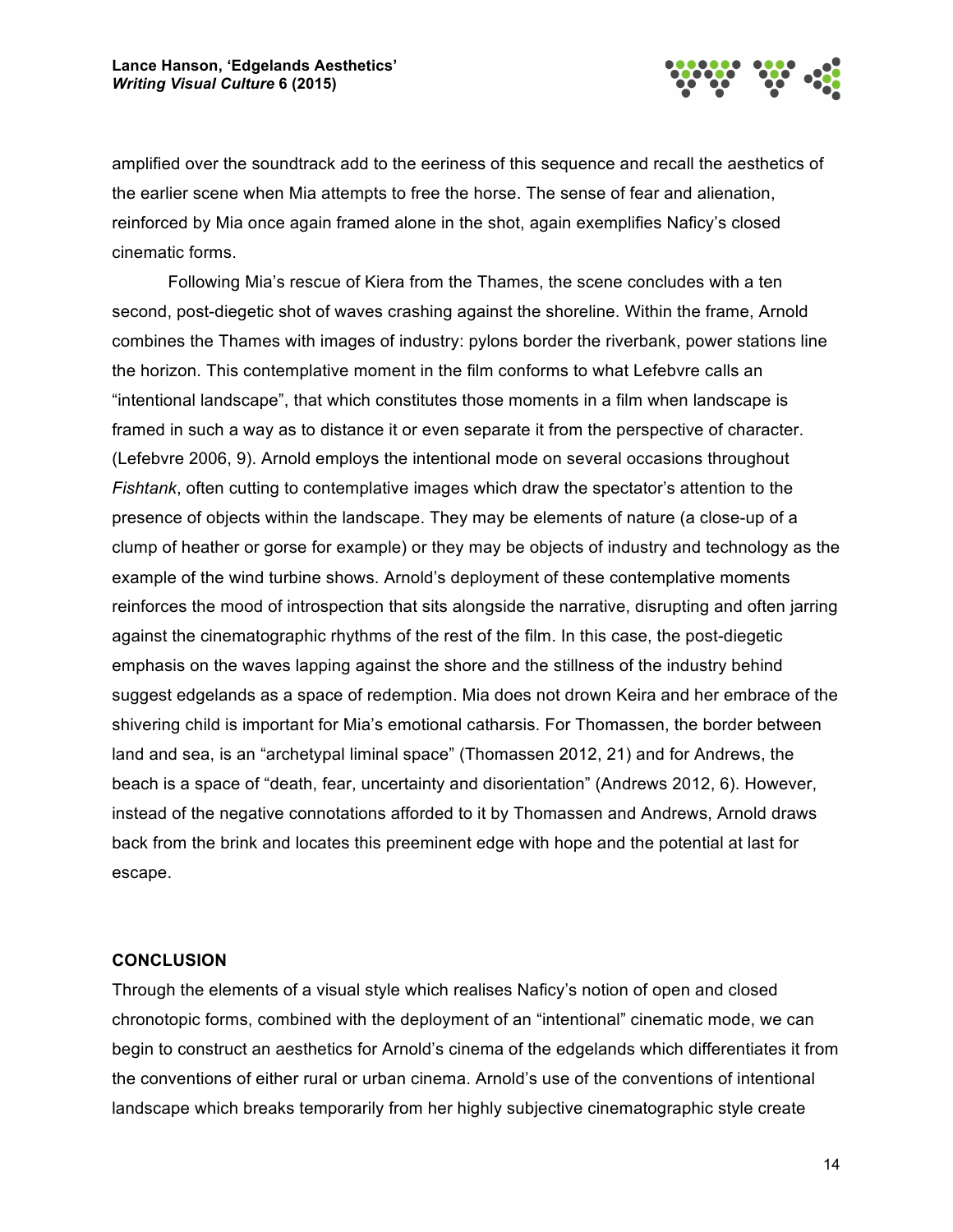

moments of contemplation which draw our attention to Arnold's own vision of the landscape, a landscape which can be equated with notions of beauty and wonder. The formulation of an "edgelands aesthetic" is therefore useful in beginning to explore the chronotopes of edgeland films and how the depiction of such spaces – visually, narratively – can be examined alongside the cultural, social and political contexts in which the discourses of edgeland space have emerged. Arnold's films, like those of Lynne Ramsay (*Ratcatche*r, 1999) are seen as a development of the British genre of social realism, but Roddick argues that an evaluation of the parameters of the genre is in order, "as though any film with a back-to-back terrace (or its modern equivalent, a tower block) must be primarily about the social relations of its characters" (Roddick, 2009). Other contemporary British "edgelands" directors engaging with the interstices of the rural and the urban (directors such as Shane Meadows, Paddy Considine, Clio Barnard and Ben Wheatley) are emerging from this dominant mode of social realism and depicting urban and edgeland space as something other than (to repeat Mason's epithet) "the domain of the disempowered" (Mason, 2001). Instead, they present spaces of contemplation, of fear and wonder and of escape. The contemporary fascination with edgeland space across many disciplines suggests that this emergent aesthetic will continue to be explored.

Lance Hanson is researching for a PhD on haptic visuality and liminal space within contemporary British cinema at the University of Wolverhampton where he is also a visiting lecturer in Film. Currently, he is a teacher of English and Film at a secondary school in Stourbridge as well as an assistant principle examiner for GCSE English Language. Email: l.hanson@blueyonder.co.uk.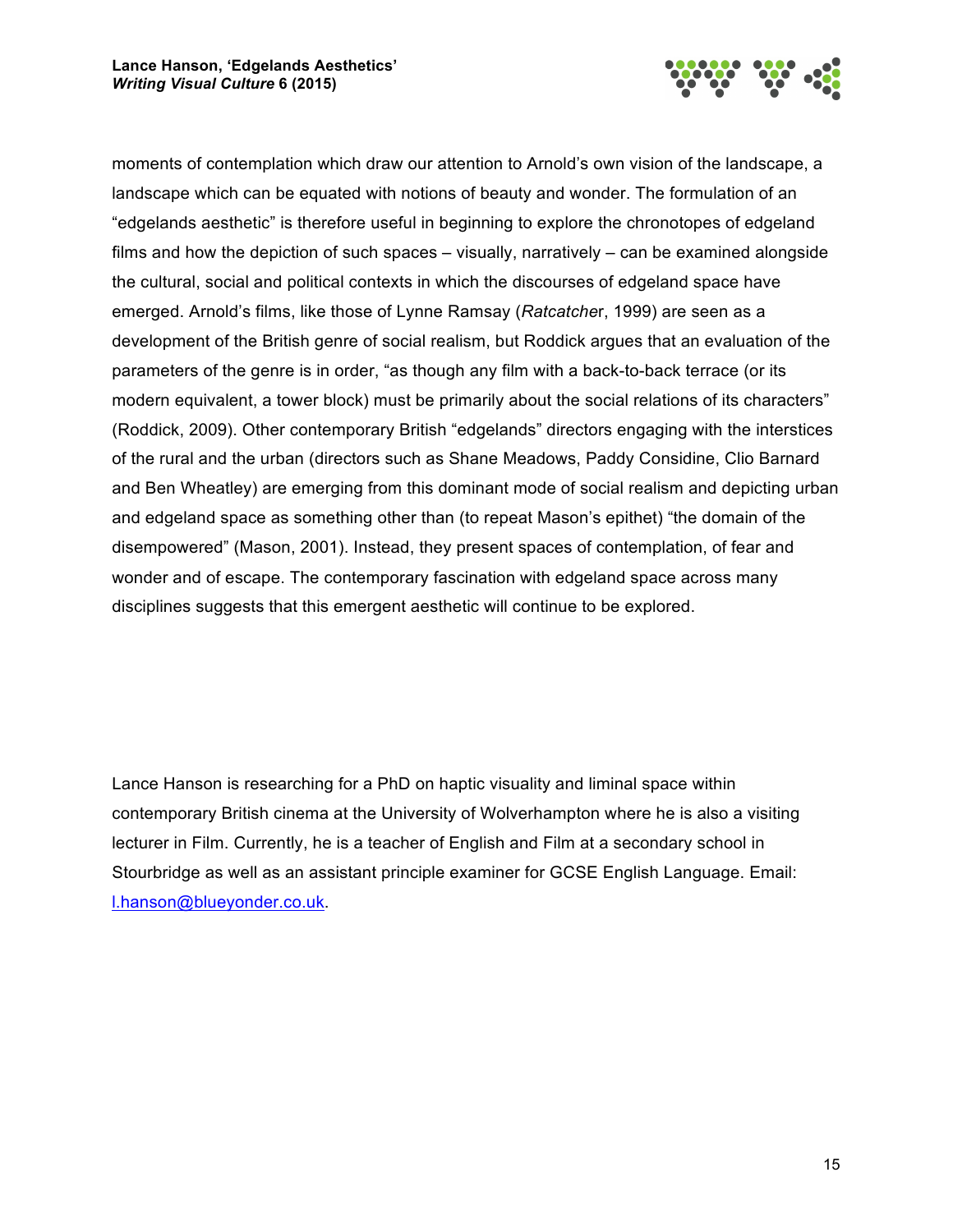

# **REFERENCES**

*Fishtank* Press Book. In: Artificial Eye [database online]. London, 2009. http://www.artificialeye.com/database/cinema/fishtank/pdf/pressbook.pdf. Accessed November 17, 2014.

Andrews, H., and Roberts, L. (eds.). 2012. *Liminal Landscapes: Travel, Experience and Spaces In-Between*. Abingdon: Routledge.

Arnold, A. 2009. *Fishtank*. UK: Content Film.

Augé, M. 1995. *Non-Spaces: Introduction to an Anthropology of Super-Modernity*. London: Verso.

Ballinger, A. 2013. "Cinematography: Aspect Ratio Part 1 – Academy Ratio Back in the Frame." http://www.moviemail.com/blog/cinematography/1646-Aspect-Ratio-Part-1-Academy-Ratio-Back-in-the-Frame/. Accessed November 20, 2014.

Bright, D. 1985. "Of Mother Nature and Marlboro Men: An Inquiry into the Cultural Meanings of Landscape Photography." http://www.deborahbright.net/PDF/Bright-Marlboro.pdf. Accessed November 21, 2014.

Burke, E. 1833. "A Philosophical Inquiry Into the Origin of Our Ideas of the Sublime and Beautiful". Baltimore: W. and J. Neal.

Chell, E. 2013. *The Soft Estate*. Liverpool: The Bluecoat.

Deleuze, G. 1992. *Cinema 1: The Movement-Image*. London: The Athlone Press.

DeSilvey, C. 2014. "Art, Entropy and Ecology on Orford Ness." Paper presented at *Spacex: Art of the Edgelands Symposium*, Exeter University April 26.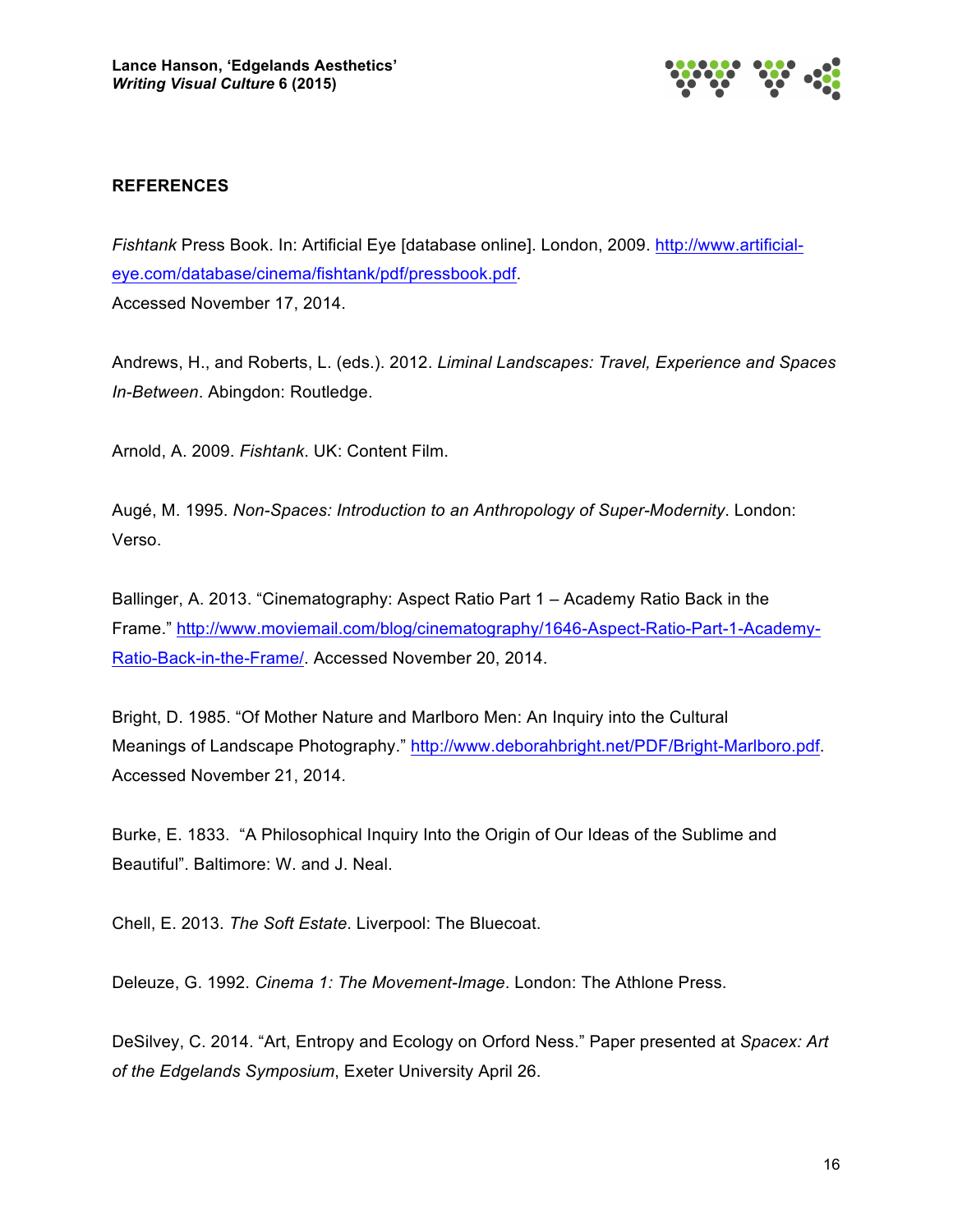

Edensor, T. 2005. "The Ghosts of Industrial Ruins: Ordering and Disordering Memory in Excessive Space." *Environment and Planning D: Society and Space* 23 (6): 829-49.

Edensor, T., B. Evans, Holloway, J., Millington, S., and Binnie, J. 2012. "Playing in Industrial Ruins: Interrogating Teleological Understandings of Play in Spaces of Material Alterity and Low Surveillance." In *Urban Wildscapes*. Jorgensen, A., Keenan, R. (eds.), 65-79. Abingdon: Routledge.

Farley, P., and Roberts, M. S. 2012. *Edgelands: Journeys into England's True Wildernesses*. London: Vintage.

Fielder, A. 2001. "Poaching on Public Space: Urban Autonomous Zones in French *Banlieue*  Films." In *Cinema and the City: Film and Urban Studies in a Global Context*. Shiel, M. and Fitzmaurice, T. (eds.), 270-281. Oxford: Blackwell.

Fowler, C., and Helfield, G. (Eds.) 2006. *Representing the Rural: Space, Place and Identity in Films About the Land*. Detroit: Wayne State University Press.

Gallent, N., Andersson, J., and Bianconi, M. 2006. *Planning on the Edge: The Context for Planning at the Rural Urban Fringe*. Abingdon: Routledge.

Gandy, M. 2013. "Marginalia: Aesthetics, Ecology, and Urban Wastelands." *Annals of the Association of American Geographers* 103 (6): 1301-16.

Gritten, D. 2009. "Andrea Arnold: 'I Wish Cinema Could Be Braver." http://www.telegraph.co.uk/culture/film/starsandstories/6093303/Andrea-Arnold-I-wish-cinemacould-be-braver.html. Accessed October 30, 2014.

Higson, A. (1984) "Space, Place, Spectacle: Landscape and Townscape in the 'Kitchen Sink' Film." *Screen* 25 (4-5): 2-21.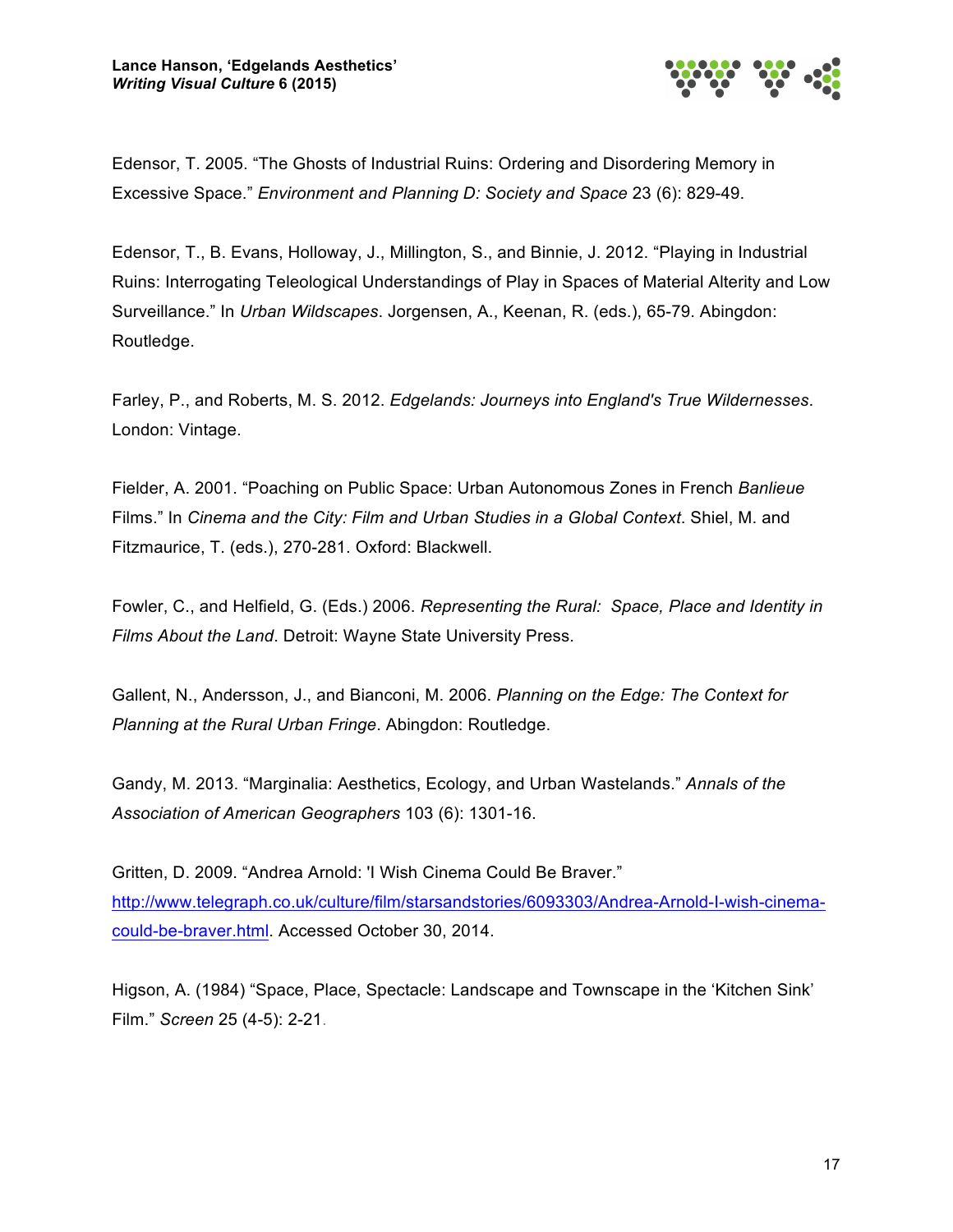

Higson, A. 2006. "A Green and Pleasant Land: Rural Spaces and British Cinema." In *Representing the Rural: Space, Place and Identity in Films about the Land*. Fowler, C., and Helfield, G. (eds.), 240-255. Detroit: Wayne State University Press.

Jorgensen, A., and Keenan, R. (Eds.) 2012. *Urban Wildscapes*. Abingdon: Routledge.

Lee, J. 2014. "In-Between in the Terrain Vague." Paper presented at *Spacex: Art of the Edgelands* Symposium, Exeter University, April 26.

Lefebvre, M. 2006. "Between Setting and Landscape in Cinema." In *Landscape and Film*. Lefebvre, M. (ed.), 19-59. Abingdon: Routledge.

Lefebvre, M. 2006. *Landscape and Film*. London: Routledge.

Maitland, S. 2012. "Whispering Giants." *Aeon,* September 24. http://aeon.co/magazine/technology/sara-maitland-wind-farms-beauty-and-justice/

Mason, N. 2001. "*Naked*: Social Realism and the Urban Wasteland." In *Cinema and the City: Film and Urban Studies in a Global Context*. Fitzmaurice, T., and Shiel, M. (eds.), 244-253. Oxford: Blackwell.

Morton, T. 2012. *The Ecological Thought*. Harvard: Harvard University Press.

Mullen, L. 2009. Estate of Mind. *Sight and Sound* 19 (10): 16-9.

Naficy, H. 2001. *An Accented Cinema: Exilic and Diasporic Filmmaking*. Princeton: Princeton University Press.

Oldfield Ford, Laura. 2014. "Savage Messiah: Zones of Sacrifice". http://lauraoldfieldford.blogspot.co.uk/. Accessed May 25, 2014.

Olsen, B., Pétursdóttir, O., and Pétursdóttir, Þ. 2014. *Ruin Memories: Materialities, Aesthetics and the Archaeology of the Recent Past*. Abingdon. Routledge.